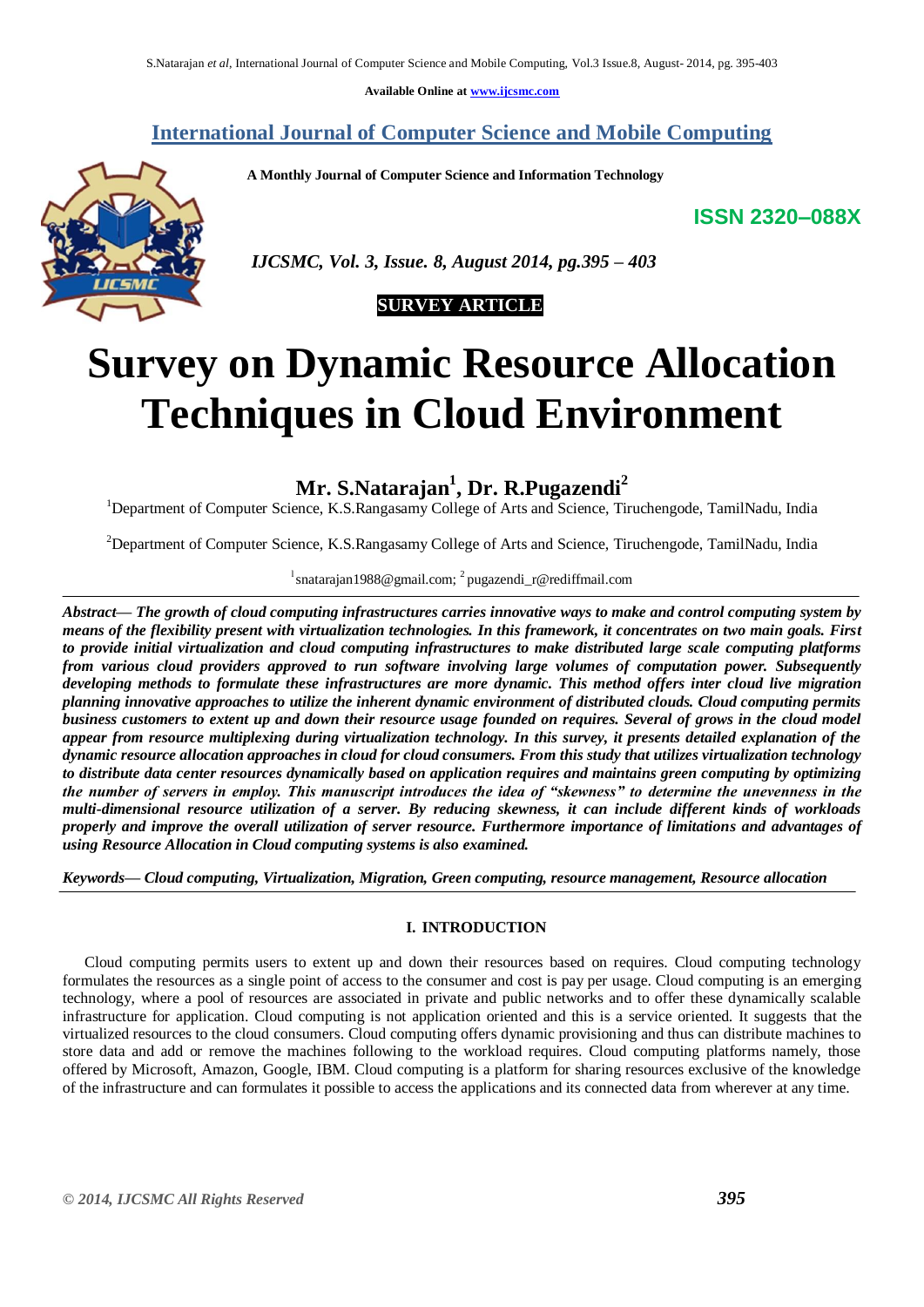Cloud environment offers the four types of cloud.

- 1. Public cloud.
- 2. Private cloud.
- 3. Hybrid cloud.
- 4. Community cloud.

Cloud computing present's three types of services

- 1. Software as a service (SaaS).
- 2. Platform as a service (PaaS).
- 3. Infrastructure as a service (IaaS).

The cloud computing environment guarantees to give that it attaches to the service level agreement with giving a resource as service and with requires. Moreover, day by day subscribers' requires are rising for computing resources and their needs have dynamic heterogeneity and platform insignificance. But in cloud computing environment, resources are distributed and if they are not appropriately distributed next it will result into resource wastage. An additional important role of cloud computing platform is to dynamically balance the load between different servers in order to avoid hotspots and improve resource utilization. Consequently, the main issues to be resolved are how as well as efficiently deal with the resources.

Need of resources are increasing significantly day by day. So it is important to distribute the resources correctly but static allocations have some boundaries. So it is important to move in to the dynamic resource allocation [10]. For using the virtualization techniques [1], can migrate virtual machines to physical machines efficiently. By doing this some machines goes to the idle state and turning off these machines will direct to save the energy. So maintains the green computing and thus resources can be dynamically distributed correctly. On a cloud computing platform, dynamic resources can be efficiently handled using virtualization technology. The subscribers with additional demanding SLA can be guaranteed by willing to help all the needed services within a virtual machine image and then mapping it on a physical server. This assists to resolve difficulty of heterogeneity of resources and platform irrelevance. Load balancing of the whole system can be switched dynamically by using virtualization technology where it becomes promising to remap virtual machine and physical resources according to adjust in load. Due to these benefits, virtualization technology is being systematically implemented in cloud computing. Moreover, in order to accomplish the best performance, the virtual machines have to completely utilize its services and resources by adapting to the cloud computing environment dynamically.

Cloud computing is based on the virtualization technology. Virtualization technology is utilized to distribute the data center resources dynamically based on the application demands.

Virtualization having two types,

- 1. Para virtualization.
- 2. Full virtualization.

#### *Live Migration.*

Virtual machine live migration knowledge builds it feasible to assigning between the virtual machines (VM's) and the physical machines (PM's) even as applications are running. Live migration enhances the resource utilization and offers the improved performance result.

It is a policy concern remains as how to choose the mapping adaptively so that the resource demands of VM's are met even as the number of PM's used is reduced. This is demanding the resources requirements of VM's are heterogeneous due to the various set of applications they run and differ with time as the workloads enlarge and shrink. The capacity of PM's can also be heterogeneous since several generations of hardware co-exist in a data center.

The main goal of this work is to achieve two aims in the proposed algorithm. Overload avoidance: The capacity of a PM has to be enough to satisfy the resource needs of all VM's working on it. Or else the PM is overloaded and can direct to degrade performance of its VM's. Cloud Computing develop into a standard for computing, infrastructure as a services has been emerged as a significant concept in IT area. By concerning this concept it can abstract the fundamental physical resource such a CPUs, Memories and Storage and present this Virtual Resource to users in the reserved Virtual Machine. Several Virtual Machines are capable to run on a unique physical machine. An additional significant concerns in Cloud computing is provisioning technique for allocating resources to cloud consumers. Cloud computing environment consists of two provisions. The objective is to achieve an optimal solution for provisioning resource which is the mainly significant part in cloud computing. To formulate a best decision that the demand price and waiting-time uncertainties are engaged into account to adjust the trade-offs among on-demand and oversubscribed costs.

The load balancing and suitable allocation of resources have to be guaranteed in order to develop resource utility. Thus, the significant aims of this research are to be determining that how to improve resource utility, how to schedule the resources and how to achieve efficient load balance in a cloud computing environment. Dynamic resource allocation is completed by using the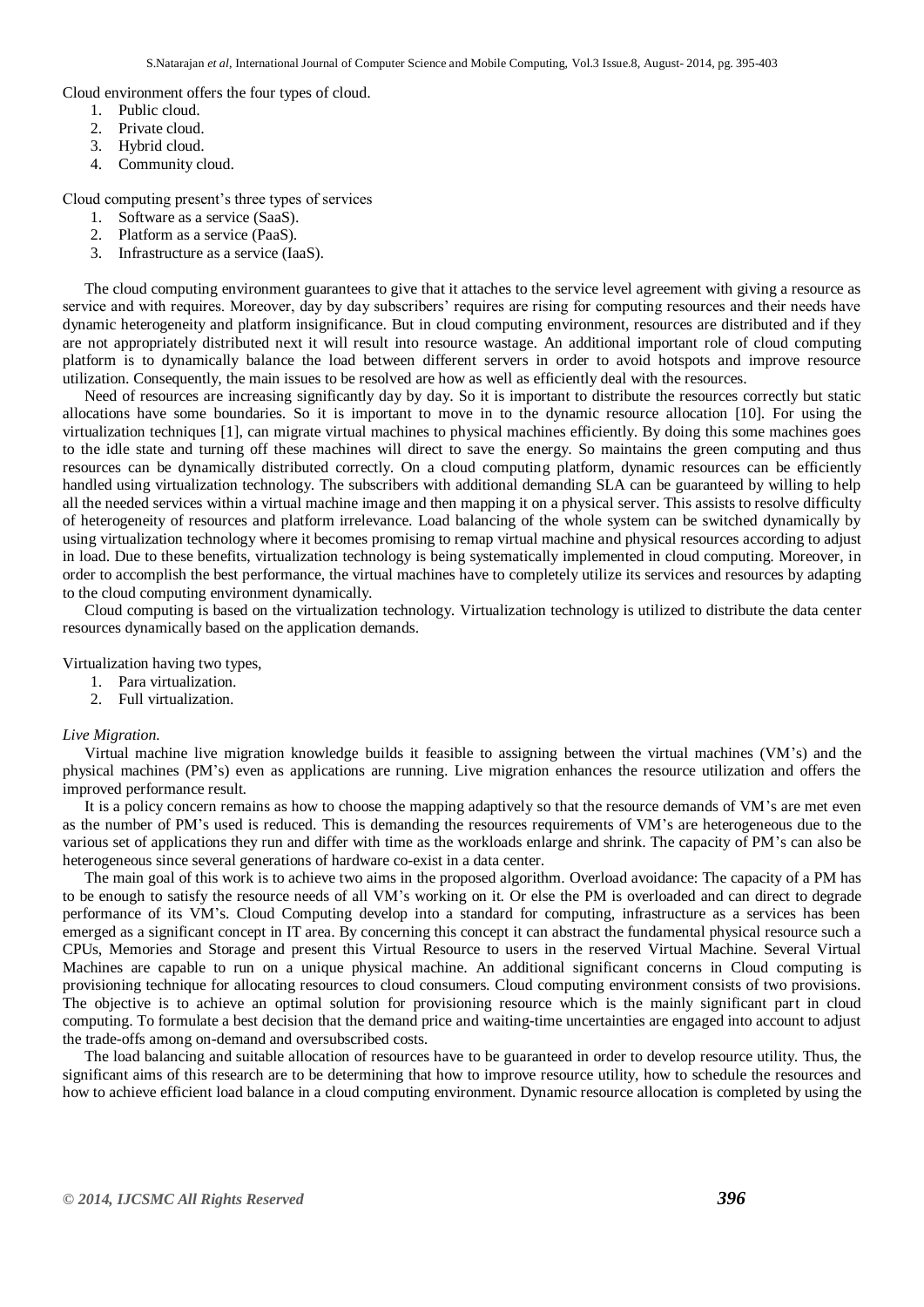virtualization technology. In this virtualization, migration of the VM's to PM's is needed. For the better allocation, migration approach is employed here [6]. By defining the hot spot and cold spot, can balance the load and it avoids the overloading in the system's as well as it maintain the energy effectiveness.

There is an inherent trade-off between the two objectives in the face of varying resource requires of VM's, overload avoidance. It must maintain the utilization of PM's low to decrease the possibility of overload in case the resource requires of VM's increasing later, for green computing it must maintain the utilization of PM's practically high to formulate capable use of their energy

A warm spot is described which is lower than the hot spot and higher than the cold spot. Warm spot will balance the load and if distribute resources in as the warm spot situation, it will never goes to overload and the ideal situation. Here servers as a cold spot if the utilization of all its resources are below a cold threshold. This signifies that the server is mostly idle and a potential candidate to turnoff to save energy. Following the allocation, the cloud controller discovers idle system and by turning off this idle system, preserves the energy.

#### **II. STUDY ON WORKLOAD IN DYNAMIC RESOURCE ALLOCATION IN CLOUD COMPUTING**

Survey consists of the relative mechanisms and the methods which are employed earlier and also the advantages and disadvantages of each technique are described briefly. According to the survey of the earlier mechanism, it finds that the current system implemented has more advantages.

*Christopher Clark et al*. [2] Live OS migration tool is used for cluster administrators, which is used to allow the division of hardware and software considerations, and consolidating clustered hardware into a single coherent management domain. In the case of any physical machine failure, the administrator will attempt to migrate OS instances to the alternative OS machines. Thus the original machine will be allowed for maintenance. Likewise in the case of congested hosts, OS instances will be rearranged across machines. Like this kind of situations the combination of virtualization and migration significantly improves manageability.

This is achieved by using a pre-copy approach where the pages of memory are iteratively copied from the source machine to the destination host, all without ever stopping the execution of the virtual machine being migrated. Snap shop consistent can be ensured by using page level protection hardware and an impact of migration traffic on real time services can be controlled by using rate-adaptive algorithm. If there is remaining page to be executed the final phase will pauses a virtual machine to copy the remaining pages to the destination. After copying the pages it will resume the execution there. In this work "pull" approach is avoided in order to avoid the missing page fault across the network. Hence this method adds a residual dependency of arbitrarily long duration, as well as providing poor performance.

Live migration is defined as running virtual machines or application without disconnection of client or application. In this process memory, storage and network connectivity of the original virtual machines will be transferred to the destination.

#### Migration processes have certain steps to perform.

*Stage 0: Pre-Migration:* This will start with an active VM present on physical host. The future migration can be speed up by selecting the target host previously. So that the resources required for migration will be guaranteed.

*Stage 1: Reservation:* A request is issued to migrate a from host A to host B. Initially confirm that the necessary resources are available on B and reserve a VM container of that size. Failure to secure resources here means that the VM simply continues to run on A unaffected.

*Stage 2: Iterative Pre –Copy:* In this stage all the available pages will be transferred from A to B. The forwarding iteration will copy only pages that are stained during the previous phase.

*Stage 3: Stop-and-Copy:* In this stage the running OS will be suspended at A and its traffic will be redirected to B. After redirection of OS instances the state of CPU and remaining inconsistent memory pages will be transferred to B. Finally there will be a consistent suspended copy of the VM at both A and B. The consistent copy present at A is considered to be primary and is resumed in case of failure.

*Stage 4: Commitment:* In this stage Host B indicates to A about its successful reception of consistent OS image. By receiving this message Host A will acknowledges this message as commitment of the migration transaction. In this case host A may discard the original VM, and host B becomes the primary host.

*Stage 5: Activation:* In this stage the migrated VM on B will be activated. The device drivers will reattached to the new machine and advertise their new version of IP address by using post migration code.

*Marvin McNett et al.* [3] propose an Usher which is used to balances the imposing requirements with the help of combination of abstraction and architecture. Usher used to provide a simple view of logical cluster of virtual machines, or virtual cluster. In this method users are allowed to create virtual clusters of arbitrary size, while Usher trying to multiplexes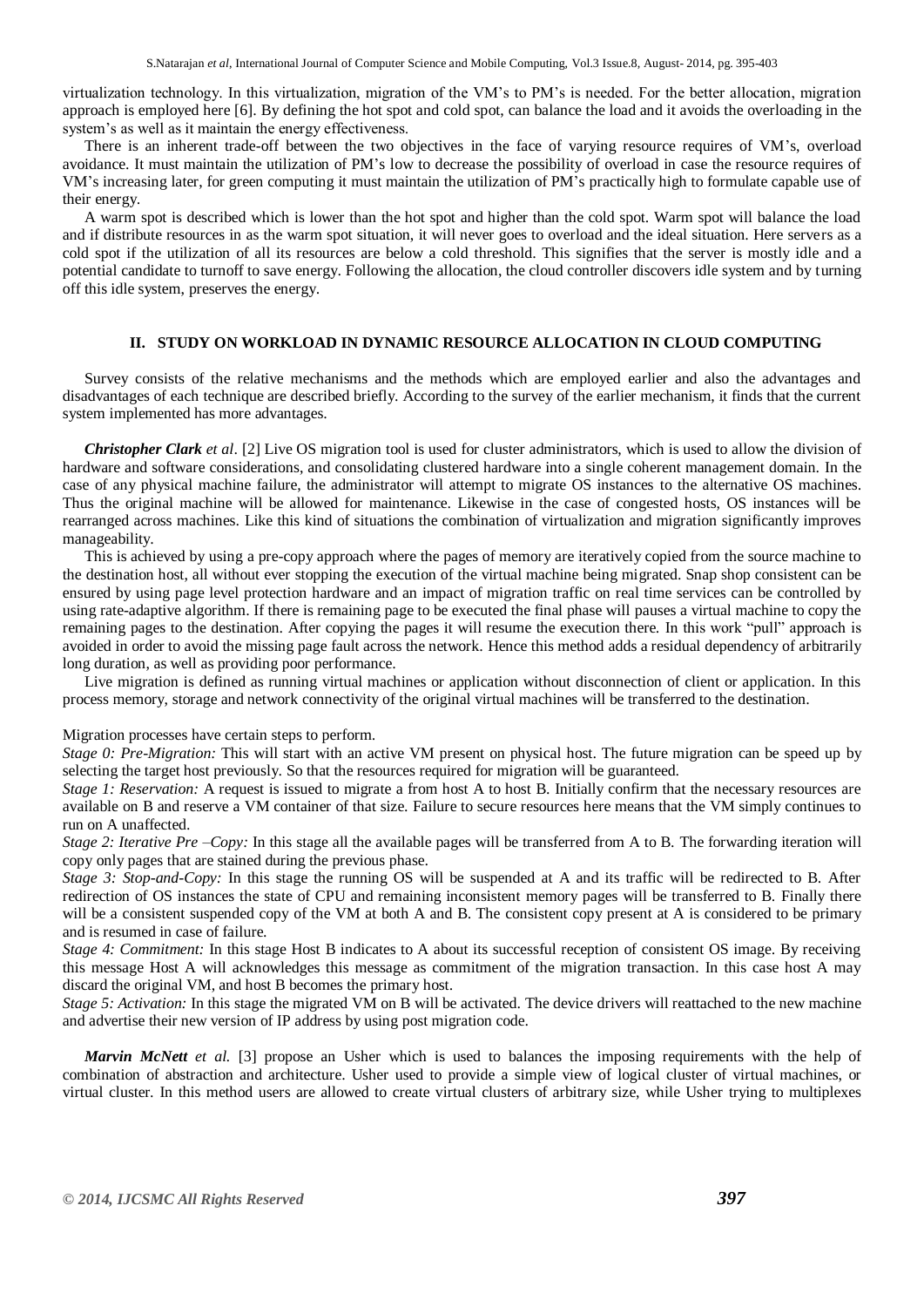virtual machines on available physical machine hardware. The core of this method is used to implement basic virtual cluster and machine management mechanisms, such as creating, destroying, and migrating VM's. This core is used by the Usher clients to manipulate the virtual clusters. The usher clients are the one who acts as the interface to the users and also used by higher-level cluster software. For example, an Usher client provides a command shell for users to interact with the system. And also it acts as an adapter for a high-level execution management system. This adapter will operate as an Usher client who creates and manipulates virtual clusters on its own behalf.

In this work two modules are proposed. In the first module Usher is enabled to interact with broader site infrastructure. Usher implements default behaviour for common situations, e.g., newly created VM's in Usher can use a site's DHCP service to obtain addresses and domain names. In addition to that Usher can be customized to implement specialized policies. Like in UCSD, Usher will allocate the IP address ranges to VM within the same virtual cluster. Second, pluggable modules enable system administrators to express site-specific policies for the placement, scheduling, and use of VM's. As from the result of this work, Usher give permission to administrators to take decision about the configuration details for their virtual machine environments and determine the appropriate management policies.

Alternatively, Usher creates a framework to allow the system administrators to state site-specific policies depends upon their needs and goals. This Usher core provides best-effort computing environment for general purpose. It imposes no restrictions on the number and kind of virtual clusters and machines, and performs simple load balancing across physical machines. Here believe this usage model is important because it is widely applicable and natural to use. Users need to express their resource requirement based on needs. For example it will be challenge for users since they do not know when and how long they require resources. Further, resource utilization will be limited from allocation and reservation. So that it guarantees that some resources will not go to idle state and it can be used for some other purposes. Conversely, elaborate policies are specified in Usher for controlling the placement, scheduling and migration of VM's.

Such kinds of policies are ranged from batch schedulers to share of dedicated physical resources. In order to avoid the confusion between policy and mechanism Usher maintains a clean separation between them. It provides a small set of mechanisms which is crucial for VM management. And also it provides a set of hooks which helps to integrate with existing infrastructure. The three main components of Usher system are: local node managers, a centralized controller, and clients. A client with set application will utilizes an usher client library send VM management request to the controller. The LNM in each and every physical node will interact with the VMM to process management operations like creating, deleting, and migrating. The role of local node managers is to collect data of resource usage from the VMM's and monitor local events. Resource usage updates and events will be reported by the LNM to the controller for use by plug-in and clients. The central component of the Usher system is the controller. When it receives authenticated requests from clients, immediately it will issue approved order to the LNM's. It maintains the proper communicates with the LNM's to gather usage details of data in order to manage VM running on each physical node. The controller provides event notification to clients and plug-in registered to receive notification for a particular event. In Plug-in module, the persistent system-wide state information is maintained to perform DDNS updates and doing external environment preparation and cleanup.

The API of every application is present in the client library which is used to interact with the usher controller. Whenever client need VM to manipulate or requires additional VM it will send request to the controller. The controller will decide whether to accept or reject these requests based on operational policy dictates. Client will act as an user interface to the system and users make use of client to manage their VM and monitor system rate. In general arbitrary applications make use of client library to register call backs for events of interest in the Usher system.

The running usher system is supported by few services. Several combinations of services can be obtained based on functionality desired and infrastructure provided by a particular site. Those combination are a database server for maintaining state information or logging, a NAS server to serve VM file systems, an authentication server to provide authentication for Usher and VM's created by Usher, a DHCP server to manage IP addresses, and a DNS server for name resolution of all Usher created VM's. Usher is configured by administrator to support any set of services not only the preceding list.

*Gong Chen et al*. [4] proposed load skewing algorithms to allow considerable amount of energy reduction without avoiding user experiences, i.e. maintaining very small number of SID's.

With the knowledge of power consumption by connection servers (CPU, network, and memory intensive servers) provides insights on energy saving strategies. There is no IO can be obtained in normal mode except infrequent log writing. TO avoid this problem memory is pre allocated to avoid run-time performance hit. The considerable power consumption can be reduced by using pack connections and login requests to a portion of servers, and keep the rest of servers hibernating. Still the integration of login requests results in high utilization of those servers, which may degrade the performance and user experiences. So, it is important to understand the user experience model before address the power saving schemes for largescale Internet service.

The processing transaction load can be kept under control if the number of connection and the login rates are enclosed. Due to these enclosures it will not take transaction delay as QoS metric. This proves that the maintenance of connection server load is very important. The shape of connection server load is achieved by using DS and load dispatching algorithm. The better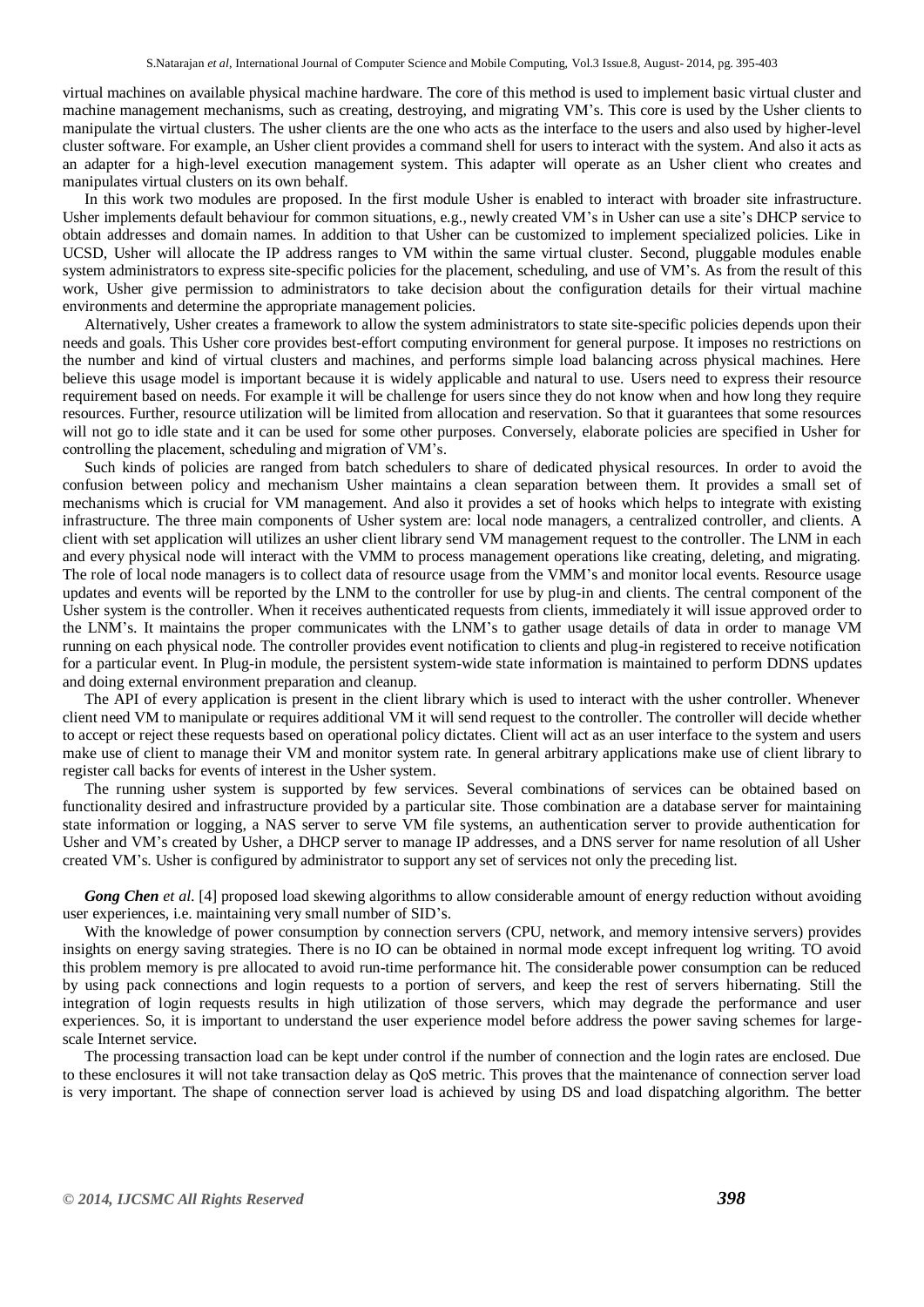power savings with good user experience can achieved by maintaining better interaction among CS, DS, the provision algorithm and load dispatching algorithm in terms of SNA and SDA. This can also be achieved by trying to schedule before switch off the server. In general server with least amount of connections will be identified by dispatchers in order to schedule them to connect to other servers. The connection with other servers will made with controlled slow pace manner to avoid burden for remaining active servers. The number of SID's usage can be reduced by starving or shutting down a server for a period of time before doing schedule. In case of messenger servers, this method will lead to the exponential decay of number of connections made. This exponential decay is produced in the case of natural departure rate caused by normal user log with a time constant a little less than an hour, meaning that the number of connections on a server decreases by half every hour. For example, if the server starving for two hours then the number of SID will be less than quarter of what without starving. This shows that increasing starving time reduces efficiency in saving energy. The goal of this method is to keep a less number of tail servers which have fewer connections. So that, whenever user sends login requests, these servers will be act as reserve to handle login increases and surge, and give time for new servers to be turned on.

When user login requests rise down, these servers can be slowly drained and shut down. The problem of reduced efficiency is addressed by shutting down only tails servers. So that the number of SIDs will also be reduced and no re-login request or connection movement is created. But in the case of hardware side, the frequent turning off and turning on will lead to reliability problem.

This work tries to avoid the frequent turning on and turning off the same machines. To achieve this load prediction is used to avoid short term decisions. A better solution is to rotate servers in and out of the active clusters deliberately.

*Pradeep padala et al.* [5] proposed an Auto Control. It is a resource control system which is designed to adapt any dynamic changes that are occurred in the shared virtualized infrastructure. It is a combination of an online model estimator and a novel multi-input, multi-output resource controller. The complex relationship between application performance and resource allocation are captured at the time of allocation of right amount of resources to achieve application SLO by MIMO. Virtualization is an emerging technology in enterprise data centres which gives rise to a new paradigm: shared virtualized infrastructure. In this virtualized infrastructure allocated resources are shared dynamically In this new paradigm, multiple enterprise applications share dynamically allocated resources. And also it is used to consolidate application where the infrastructure and operational system costs are reduced with the increase of resource allocation. The main challenge faced by data center administrators is to satisfy the service level agreements. But it will be complex where dynamic resource sharing and unpredictable interactions are occurred across many applications. The challenges faced by database administrator are:

*Complex SLO's:* The conversion of individual application SLO's into equivalent resource shares are non- trivial in the shared virtualized platform.

The variation of resource requirement and enterprise application workloads based on intensity will lead to a demand for individual resource type's changes over the lifetime of the application. This utilization variation over time for both resources will occur at different times of a day. This variation proves that static resource allocation can meet application SLO's only when the resources are allocated for peak demands, wasting resources.

Distributed resource allocation: In Multi-tier applications across multiple nodes, resource allocation can be done at all tiers to satisfy and meet end to end application SLO's.

Resource dependencies: The ability of application decides application level performance across multiple system resources. In a virtualized infrastructure, each and every application depends on one another based on its performance which makes it difficult to replicate its behaviour in pre-production environment. Application level SLO is used to address the problem of managing the allocation of computational resources in a shared, virtualized infrastructure.

The problem of allocation of resources is controlled by using Auto Control method. It is an automated resource control and adaptation system. Two main contributions of this method are: First, an online model estimator is designed to determine and capture the affiliation between application level performance and the allocation of individual resource shares dynamically. The complex behaviour of enterprise application (varying resource demands overtime, resource demands from distributed application components, and shifting demands across multiple resources types) are captured by using adaptive modelling approach. Second, two layered, multi-input, multi output controller is designed to schedules multiple types of resources to multiple enterprise applications automatically to achieve their SLO's. The first layer consists of a set of application controllers. The role of application controller is to determine the amount of resources required in automatic manner in order to achieve individual application SLO's, with the usage of estimated models and a feedback approach. The second layer is comprised of a set of node controllers. The role node controller is to detect resource bottlenecks on the shared nodes and properly allocate resources of multiple types to individual applications. At the time of overload, the node controllers will provide differentiation among the services by prioritization among different applications. Auto Control is used to detect and adapt to bottlenecks which is happened at both CPU and disk across multiple nodes. The architecture of Auto Control admits the placement of App Controllers and Node Controllers in a distributed manner. Node Controllers can be hosted in the physical node they are controlling. App Controllers can be hosted in a node where one of the application tiers is located. Here do not order this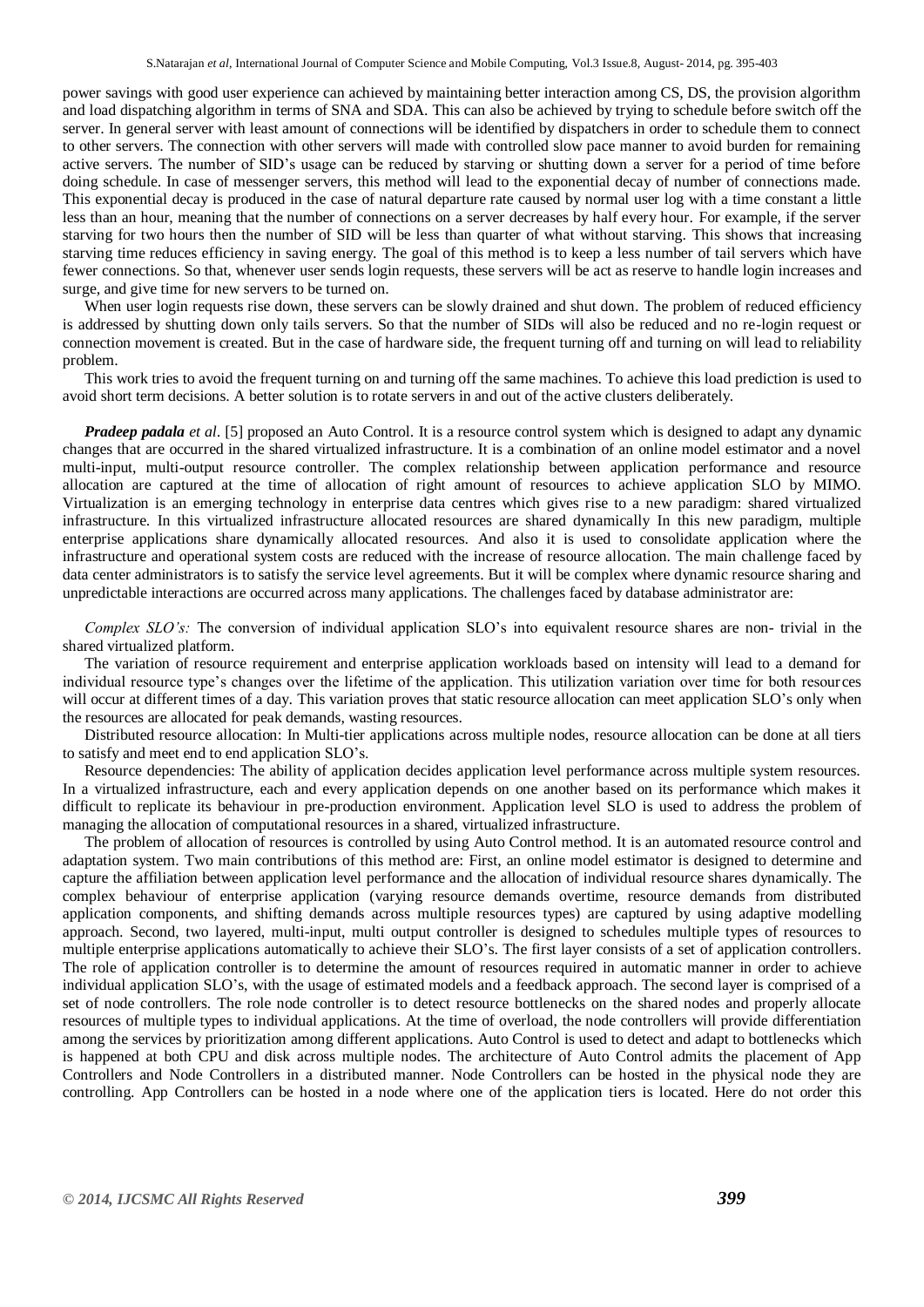placement, how-ever, and the data center operator can choose to host a set of controllers in a node dedicated for control operations.

A model estimator is the one which will learn automatically in real time. It is a model for the affiliation between an application's resource allocation and its performance. An optimizer will predict the resource allocation required for the application to meet its performance target based on estimated model.

One of the main goals of this optimizer is to determine the source allocation required in order for the application to meet its target performance. Other goal is to complete this in a secure manner, without affecting many oscillations in the resource allocation.

**Qi Zhang** *et al* [7] as a demand of each VM type can fluctuate independently at run time; it becomes a problem to dynamically allocate data center resources to each spot market to maximize cloud provider's total revenue.

It presents a solution to this problem that consists of 2 parts:

- 1. Market analysis for forecasting the demand for each spot market
- 2. A dynamic scheduling and consolidation mechanism that allocate resource to each spot market to maximize total revenue.
- 3. Cloud providers specify a fixed price for each type of VM offerings.
- 4. When total demand is much lower than data center capacity, the data center becomes under-utilized, i.e., the cloud provider is to encourage customers to submit more requests.
- 5. When total demand rises over the data center capacity, it is desirable for the cloud provider to motivate the customers to reduce their demand.

A promising solution to this problem is to use market economy to reshape the demand by dynamically adjusting the price of each VM type.

- 1. When total demand is high, the mechanism raises the price to ensure resources are allocated to users who value them the most.
- 2. When total demand is low, the mechanism lowers the prices and provides incentive for customers to increase their demand.

Dynamic resource allocation framework consists of the following components: *Market Analyser:* 

- 1. Analyse the market situation and forecast the future demand and supply level
- 2. Predict the future demands use AR(auto regressive model)

#### *Capacity planner:*

Capacity planner decides the expected price of each VM Different pricing schemes:

- 1. In the fixed pricing scheme, price of a VM type does not vary with the current supply and demand.
- 2. In the uniform pricing scheme, the price of a VM type is adjustable at run-time.

### *VM scheduler:*

- 1. Make online scheduling decision for revenue maximization
- 2. Dynamic resource allocation policy has the multiple machine configurations and this will amplified when the demand pattern changes over the time.

**Gunho Leey** *et al* [8] in cloud computing environment data analytics are the key applications and it should be account for the heterogeneity of environments and workloads. In cloud computing environment does not provide the fairness among jobs when multiple jobs share the cluster. In Proposed, Resource allocation on a data analytics system in the cloud to hold the heterogeneity of the underlying platforms and workloads and the architecture shows how to allocate resources to a data analytics cluster in the cloud.

### *Technique:*

Data analytic cluster: Data analytics workloads have heterogeneous resource demands because some workloads may be CPU whereas others are I/O-intensive. In cloud various resource demands of data analytics workloads, we scale the cluster according to demands.

For scaling process the resource allocation strategy having two levels

- 1. Divides machines into two pools core nodes and accelerator nodes
- 2. Dynamically adjusts the size of each pool to reduce cost or improve utilization.

Data analytic cloud contains the components are,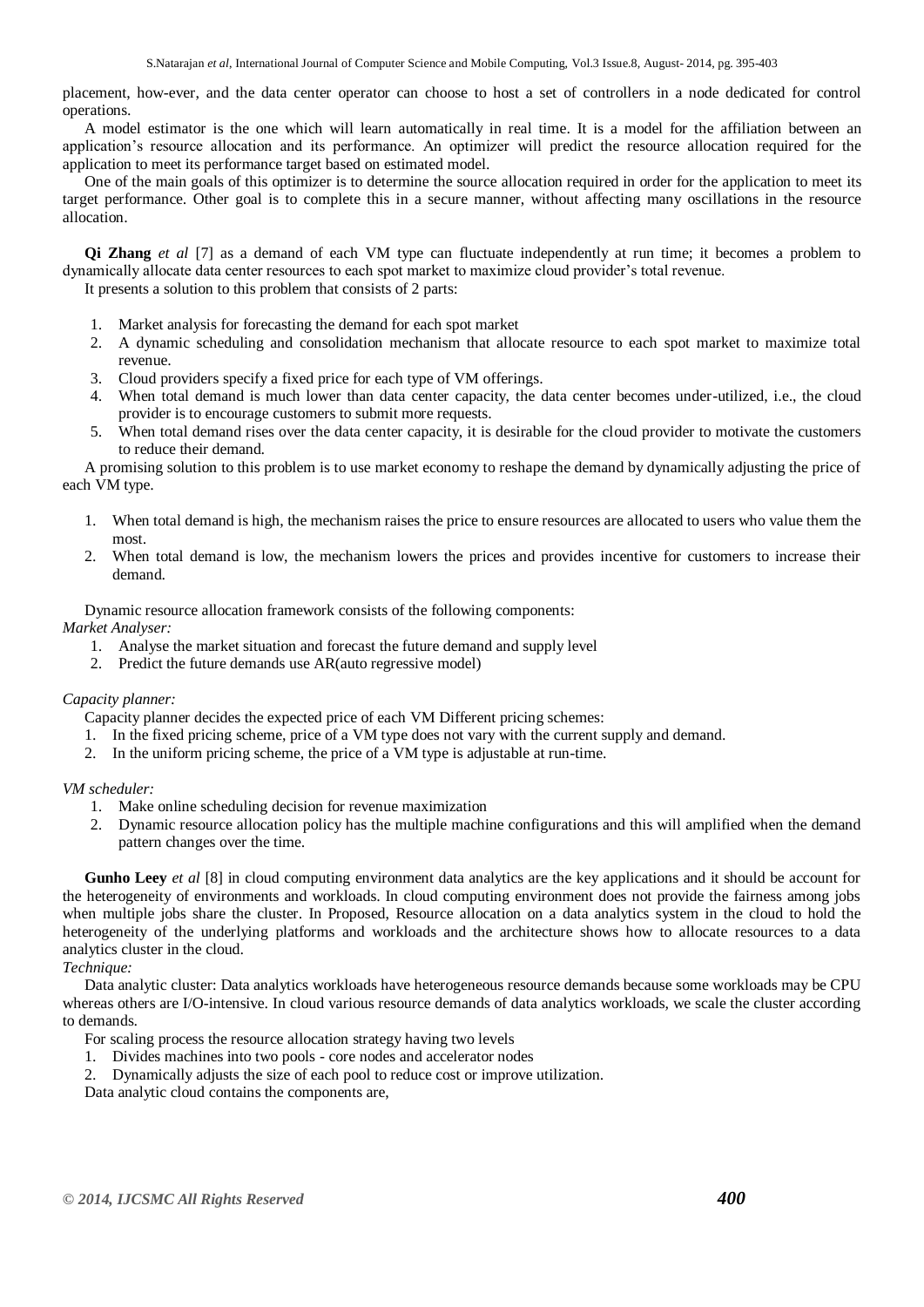*Core nodes:* Host the data and computations

*Accelerator nodes:* This is added to the cluster temporarily when additional computing power needed.

*Analytic engine:* Runs the application both the pools

*Cloud driver:* 

- 1. This manages the nodes allocated to the analytic cloud and decides when to add/remove what type of nodes to/from which pool.
- 2. The user submits the job to the cloud driver with the hints about the job. Cloud driver keeps the history of routinely processed query, this is used to estimate the submission query and update the hints provided.
- 3. This is also monitor the storage system to estimate the incoming data rate. This will predict the resource requirements to process queries and to store data.
- 4. Many productions query are submitted with tight deadlines, the cloud driver will add the nodes to the accelerator pool temporarily to handle the job rather than allocating more core nodes.
- 5. When adding nodes, the cloud driver makes the decision on which resource container to use.

*Ying Song et al.* [9] propose a two-tiered on-demand resource allocation mechanism, including the local and global resource allocation, based on a two-level control model. A waste of resources can be minimized and quality of the application can be guaranteed by using well designed on demand resource allocation algorithm. The optimization resource allocation can be achieved in VM by using local on demand resource allocation algorithm with allocation threshold value. And in global on demand resource allocation method resource allocation can be optimized by adjusting the allocation threshold of each local resource allocation.

In this work a novel two-tiered on-demand resource allocation mechanism with feedback is proposed to optimize the resource allocation for VM-based data center. Optimized resource allocation method is modelled to provide the guidance for the design of on-demand resource allocation algorithm. The local and global resource allocation algorithms are used to optimize the dynamic resource provision based on two-tired on demand resource allocation.

The memory load in a VM can be finding out by using local and lazy on demand memory allocation algorithm which is based on the static priority [12]. The activity refers to the threshold of idle memory for memory overload. If idle memory of each VM is higher than, no memory needs to be reallocated. If there is any additional VM present, then the MwmFlow-L will increase the memory size in the case less IMi.

The single point failure of the global scheduler can be addressed by selecting a server dynamically. The replacement server will be selected randomly in the case of any server failure. Even if there is no replacement global scheduler for the failed global scheduler, the local schedulers will not stop working. They will continue their work to allocate resource to the hosted VM without macro level optimization. Thus it proves that failure of global scheduler could not affect the other resource allocation job. The computation scale of the global scheduler is directly proportional to the number of application in the K-VM-1- PMmodel, because the constrained optimization in the K-VM-1-PM model is linear. Thus, the global scheduler is not the bottleneck even in a large-scale computing environment.

**Zhen Xiao** *et al* [10] Cloud computing allows business customers to scale up and down their resource usage based on needs. In this paper, using virtualization technology to allocate data center resources dynamically based on application demands and support green computing by optimizing the number of servers in use *Technique:* 

- 1. Virtualization technology
- 2. Skewness

*Goals:* 

- 1. *Overload avoidance:* The capacity of a PM should be sufficient to satisfy the resource needs of all VM's running on it.
- 2. *Green computing:* The number of PM's used should be minimized as long as they can still satisfy the needs of all VM's. Idle PM's can be turned off to save energy.

*Virtualization technology:* This technology used to allocate datacenter resources based on the application demands.

*Skewness:* This is used to measure the unevenness multidimensional resource utilization of a server. By combining different types of workloads skewness can be minimized. Skewness can be measured based on,

- 1. *Hot spot:* If the utilization of any of its resources is above a hot threshold. This indicates that the server is overloaded and hence some VM's running on it should be migrated away.
- 2. Cold spot: If the utilizations of all its resources are below a cold threshold. This indicates that the server is mostly idle and a potential candidate to turn off to save energy.

Achieve the goals to make the following contributions,

1. Develop a resource allocation system that can avoid overload in the system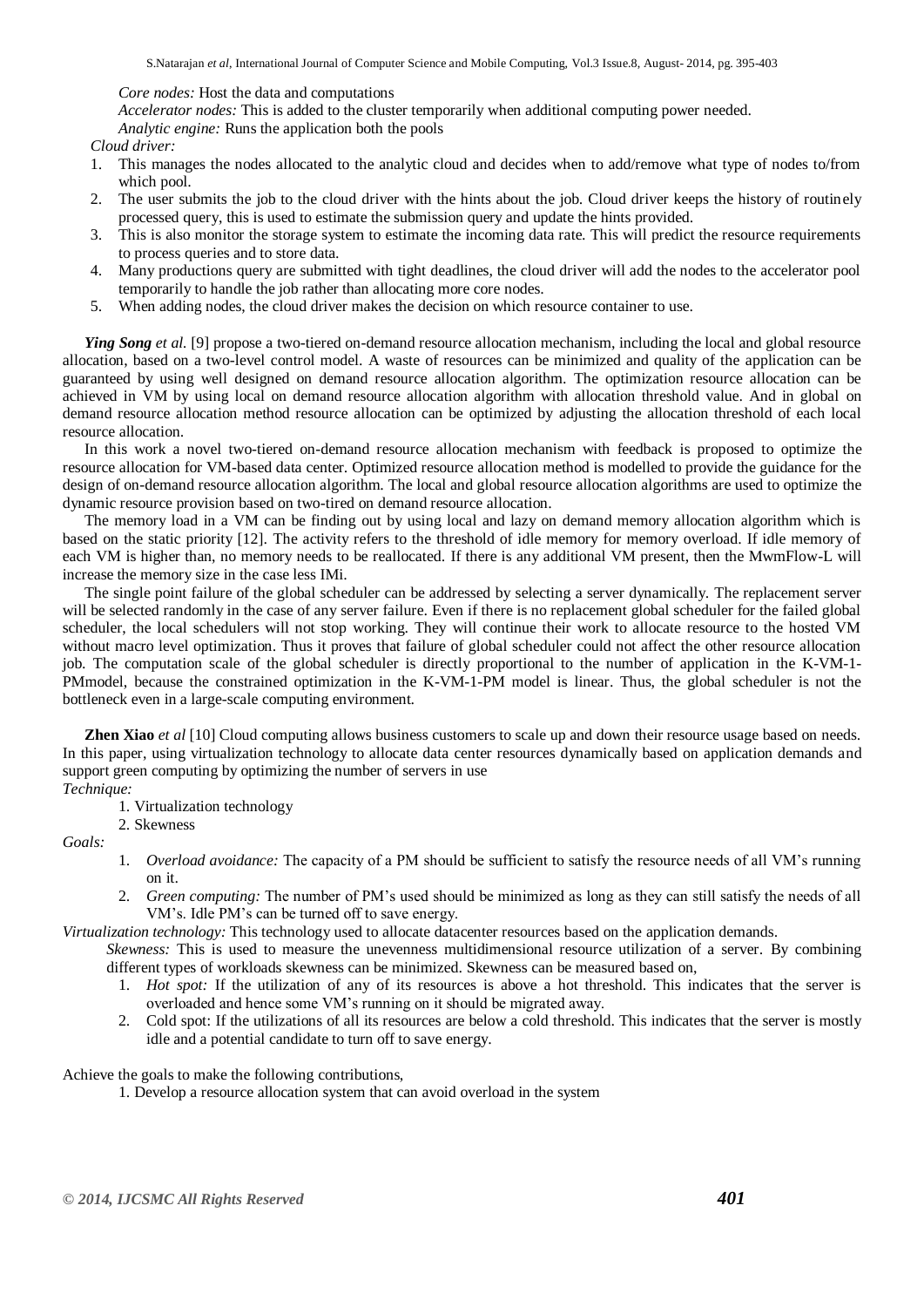S.Natarajan *et al*, International Journal of Computer Science and Mobile Computing, Vol.3 Issue.8, August- 2014, pg. 395-403

2. Skewness to measure the uneven utilization of a server.

3. Design a load prediction algorithm that can capture the future resource usages of applications accurately without looking inside the VM's.

## *Load prediction algorithm:*

Exponentially weighted moving average (EWMA): Predict the CPU load and we measure the load every minute and predict the load in the next minute.

| S.No           | <b>TITLE</b>                                                                                                           | <b>AUTHORS</b>                  | <b>METHODS</b>                                                         | <b>ADVANTAGES</b>                                                                                                                                                                                                                                            | <b>DISADVANTAGES</b>                                                                                                                                                                                                                                                      |
|----------------|------------------------------------------------------------------------------------------------------------------------|---------------------------------|------------------------------------------------------------------------|--------------------------------------------------------------------------------------------------------------------------------------------------------------------------------------------------------------------------------------------------------------|---------------------------------------------------------------------------------------------------------------------------------------------------------------------------------------------------------------------------------------------------------------------------|
| $\mathbf{1}$   | Live Migration of<br>Virtual machines                                                                                  | Christopher<br>Clark et. al[2]  | Live migration:<br>Migrating<br>application into<br>another system.    | 1. It is extremely powerful<br>tool for clusters<br>administrators.<br>2. Relieve the load on the<br>congest hosts.                                                                                                                                          | 1. Consumes entire<br>bandwidth when sending<br>VM images iteratively<br>2. It only considers the live<br>migration among the well-<br>connected data center.                                                                                                             |
| $\overline{2}$ | Usher: An Extensive<br>Framework for<br>Managing Clusters of<br>Virtual Machines                                       | Marvin McNett<br>et. al [3]     | <b>Usher Framework:</b><br>Plugin API is for<br>adding modules.        | 1. Provide a best effort<br>computing environment.<br>2. Performs load balancing<br>across physical machines.<br>3. Usher can be used for<br>controlling the placement<br>scheduling, and migration<br>of VM's if desired.                                   | 1. For using other sites in<br>usher, existing plug-in are<br>not matching for this.<br>2. For using the usher in<br>another site needs to<br>modify the existing plug-in<br>or rewrite it.<br>3. No plug-in for managing<br>clusters of physical<br>machines is written. |
| 3              | Energy-Aware Server<br>Provisioning and Load<br>Dispatching for<br>Connection-Intensive<br><b>Internet Services</b>    | Gong Chen, et. al<br>$[4]$      | Skewness algorithm                                                     | 1. Load prediction will<br>help to reduce the<br>frequently turning on and<br>off servers.<br>2. Load prediction will<br>reduce the power<br>consumption.<br>3. Load balancing is<br>considered.                                                             | 1. Sometimes load<br>prediction may cause the<br>failure. Migration of the<br>load is not considered.<br>2. Power is only considered<br>as the parameter.                                                                                                                 |
| $\overline{4}$ | Automated Control of<br>Multiple Virtualized<br>Resources                                                              | Pradeep Padala,<br>et. al $[5]$ | Auto Control: An<br>automatic control<br>system                        | 1. Performance assurance:<br>All Applications can be<br>meet their performance.<br>2. Without human<br>intervention allocation<br>decision should be made<br>automatically.<br>3. Various workloads can<br>be adopted.<br>4. Scalability can be<br>achieved. | 1. Auto Control only does<br>not deal the bottleneck<br>problems.<br>2. It does not control any<br>memory control                                                                                                                                                         |
| 5              | Resource<br>Dynamic<br>Allocation<br>for<br>Spot<br>Market in Cloud                                                    | Qi Zhang et. al<br>$[7]$        | <b>Local Search</b><br>Approximation<br>Algorithm                      | Total<br>is<br>revenue<br>maximized                                                                                                                                                                                                                          | VM pre-emption and<br>migration are not addressed                                                                                                                                                                                                                         |
| 6              | Heterogeneity<br>Aware<br>Resource Allocation In<br>Cloud                                                              | Gunho Leey, et.<br>al [8]       | <b>Resource Allocation</b><br>and Scheduling                           | Provide the fairness among<br>jobs when multiple jobs<br>are submitted                                                                                                                                                                                       | 1. Migration of the load is<br>not considered.<br>2. Power is not considered<br>as the parameter.                                                                                                                                                                         |
| $\overline{7}$ | A Two Tired On-<br><b>Demand Resource</b><br><b>Allocation Mechanism</b><br>for VM Based Data<br>Center <sup>[9]</sup> | Ying Song, et. al<br>[9]        | Two Tiered<br>Allocation<br>Mechanism<br>1)Local resource<br>Scheduler | 1. It addresses the<br>problems of availability<br>and scalability.<br>2. If global resource<br>allocation failure occurs<br>then the local resource                                                                                                         | 1. Application workload<br>scheduling is not<br>considered.<br>2. Mismatch between the<br>on demand resource and<br>workload dispatch.                                                                                                                                    |

#### TABLE I ANALYSIS OF METHODS